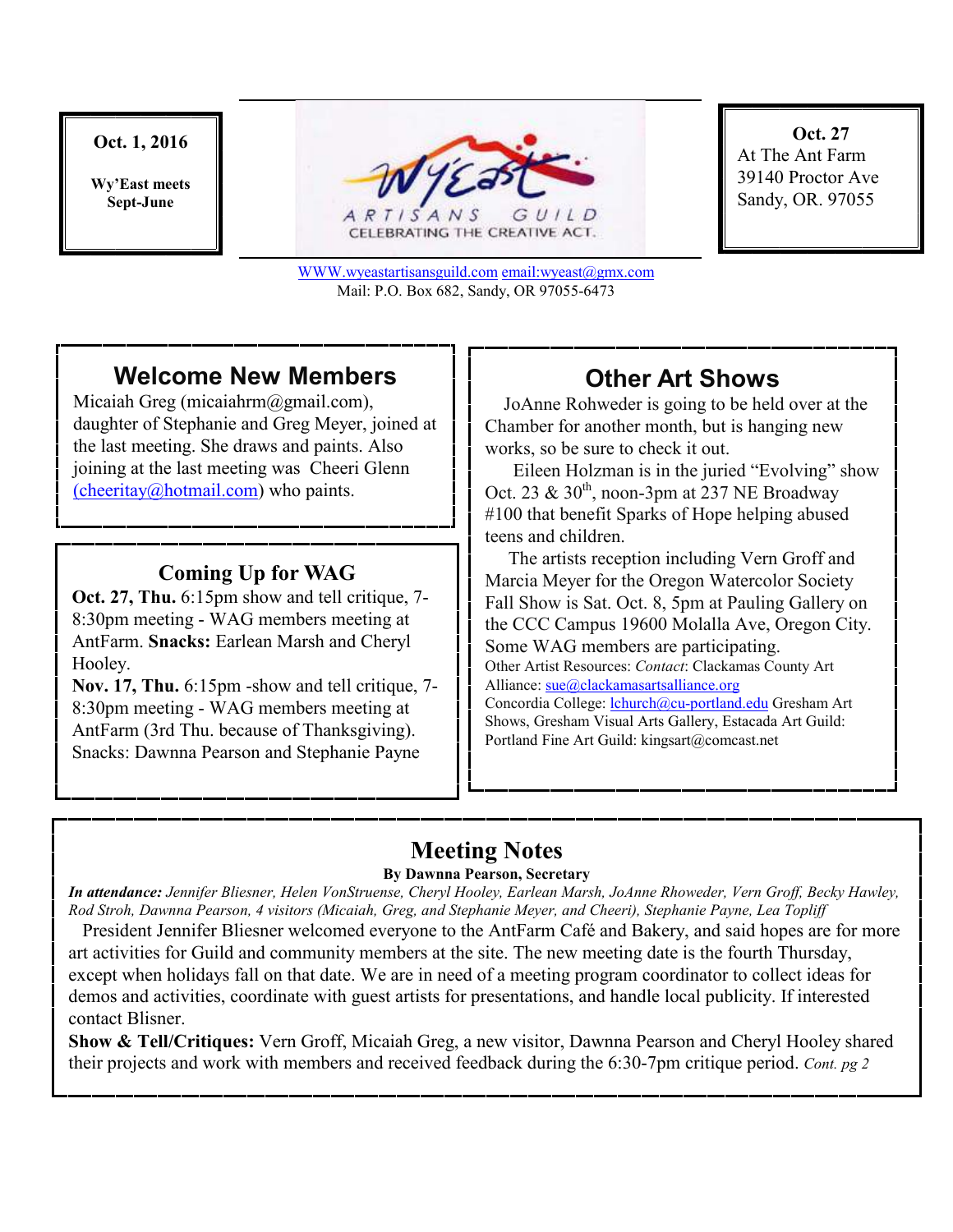## **Sandy Actors Theatre Shows Schedule 1916-17**

**Oct. 2-Wait Until Dark** Pick up art work 5pm, Sun., Oct. 2.

**Nov. 11-Dec. 4-The Odd Couple**; theme *Mismatched.* Featured Artist Jennifer Bleisner. Deadline to submit is Nov. 1; Reception Thu. Nov. 10; pick up Dec. 4, 5pm.

**Jan. 27-Feb. 19 -On Golden Pond**, theme *Reflections*. Featured Artist Sharon Sandgren. Deadline to submit Jan. 18; Reception Thu. Jan. 26; pick up Feb. 19, 5pm.

**Mar. 31-Ap. 23 - The Shadow Box** theme Shadows. Featured Artist Earleen Marsh. Deadline to submit Mar. 22; Reception Thu. Mar. 30; pick up Ap.23, 5pm.

**June 2-25- Godspell**, theme *Movement*. Featured Artist Dawnna Pearson. Deadline to submit *May 20*; Reception Thu. June 1; pick up June 25, 5pm. Pick up art work 5pm June 25

\* All submissions must include size of art work and include: Tag Info: Title, medium and price as well as the artist's name, email to both: Vern and Becky at vernongroffstudio@gmail.com and copy to bek.hawley@yahoo.com. Art is shown at your own risk - items are not insured. No commission is taken or required, but donations to wag are encouraged.



**President**: Jennifer Bliesner **Secretary:** Dawnna Pearson **Treasurer**: Cheryl Hooley; **Board Members**: Jennifer Bliesner, JoAnne Rohweder, Eileen Holzman, Earlean Marsh, Cheryl Hooley. **Meeting Programs**: Jennifer Bliesner **Hospitality**: Pam Smithsted **Website & Social Media**: Debi Vann **Field Trips**: **Children's Outreach/Education**: Becky Hawley **Newsletter**: Lea Topliff **Membership (Roster):** Rod Stroh **Shows: - Theme Show**: Eileen Holzman **Chamber Shows:** JoAnne Rohweder **Sandy Actor's Theater**: Vern Groff Phone numbers/contact information available in the club roster. If you are interested in any of these positions or volunteering to assist, please do as the guild is only as good as the community effort to improve and support it.

### *Cont. from pg 1*

 **New Business:** Bliesner appointed Sharon Sandgren and Groff as the nominating committee for Guild Board Positions. Anyone interested in running or nominating someone for the Board should contact them prior to the October meeting. Bliesner appointed Stephanie as coordinator for the Guild 2017 theme show *"Water, Water Everywhere"* to be held at the Sandy Library and Hawley and Groff volunteered to be on her committee. She asked if there was member interest in staging a winter art show the First Friday in December at the AntFarm.Visitors Micaiah Meyer at micaiahrm@gmail.com and Cheeri at cheeritay@hotmail.com to add to the roster.

 The Guild website has been updated. Check the member directory there to ensure that only information you wish to share online is displayed. To submit a correction or new information for the website, email Secretary Dawnna Pearson (dawnnasart@gmail.com), who will compile and convey this to the website administrator. Rod Stroh, administrator of the Guild Facebook page, said he has seen increased interest there.

 Stephanie Meyer, costumer for Nutz -n-Boltz Theater in Boring, announced a \$3 off admission for the play "Little Shop of Horrors" for those who brings a "scary" piece of plant art.

**Next Meeting, Oct. 27:** artist Greg Kula will share his "found object sculptures" then we will create our own. Come prepared with odd and ends (ie pieces of wood, old toys, kitchen utensils, empty cartons, etc.) to turn into art; tools for drawing and painting on them, if desired; wire, tape, glue, etc. for assembly. Think of it as collage-meets-sculpture.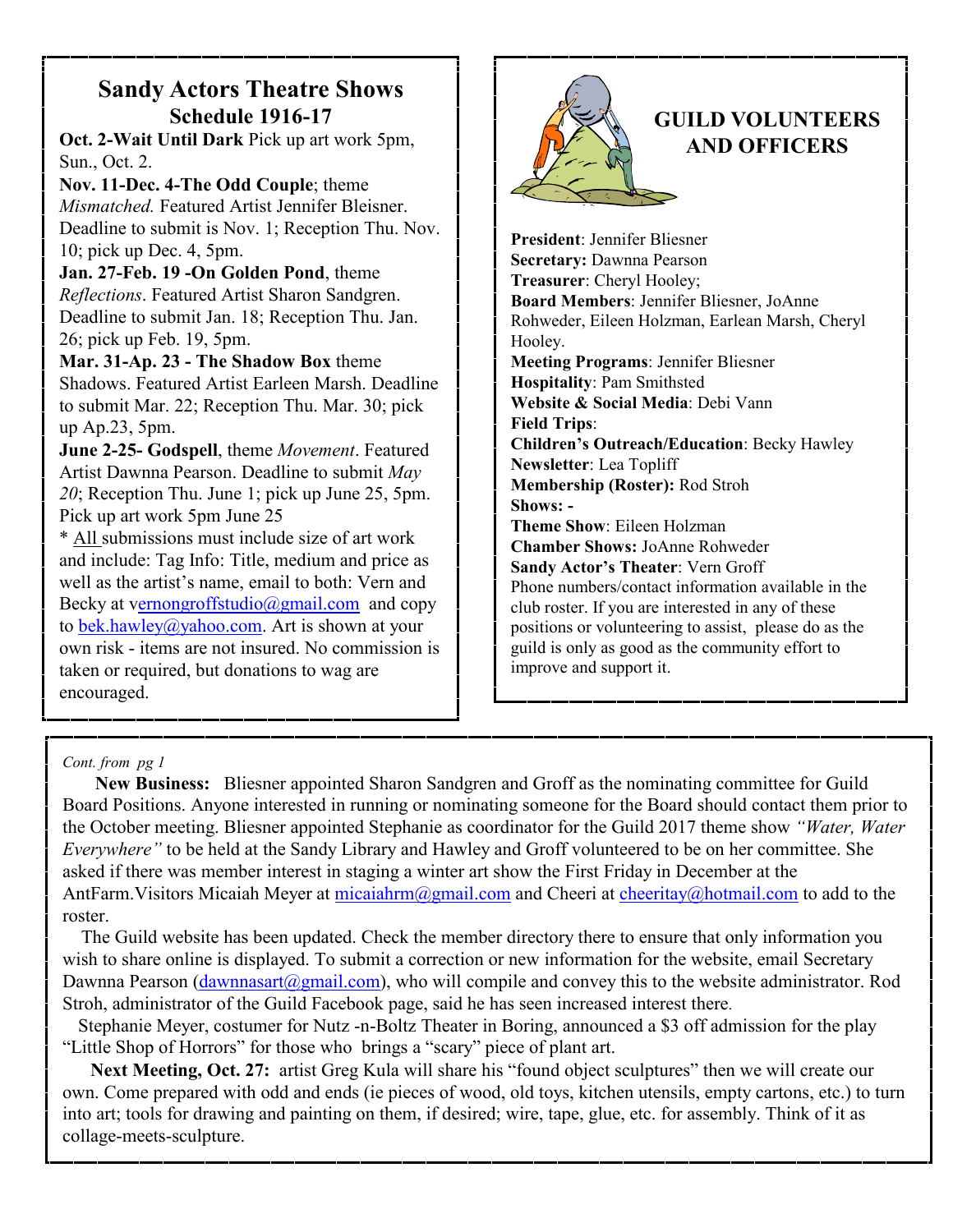## **A Brief History of Paint**

 By the onset of the Industrial Revolution, paint was being ground in steam-powered mills and an alternative to lead-based pigments was found in a white derivative of zinc oxide. Interior house painting increasingly became the norm as the 19th century progressed, both for decorative reasons and because the paint was effective in preventing the walls rotting from damp. Linseed oil was also increasingly used as an inexpensive binder.

 In 1866, Sherwin-Williams in the United States opened as a large paint-maker and invented a paint that could be used from the tin without preparation.

 It was not until the stimulus of World War II created a shortage of linseed oil in the supply market that artificial resins, or alkyds, were invented. Cheap and easy to make, they also held the color well and lasted for a long time.

 Components -Vehicle- The vehicle is composed of the binder; or, if it is necessary to thin the binder with a diluent like solvent or water, it is the combination of binder + diluent. In this case, once the paint has dried or cured nearly all of the diluent has evaporated and only the binder is left on the coated surface. An important quantity in coatings formulation is the "vehicle solids", sometimes called the "resin solids" of the formula. This is the proportion of the wet coating weight that is binder, i.e. the polymer backbone of the film that will remain after drying or curing is complete.

 Binder or film former- The binder is the film-forming component of paint. It is the only component that is always present among all the various types of formulations. Many binders are too thick to be applied and must be thinned. The type of thinner, if present, varies with the binder. The binder imparts properties such as gloss, durability, flexibility, and toughness. Binders include synthetic or natural resins such as alkyds, acrylics, vinylacrylics, vinyl acetate/ethylene (VAE), polyurethanes, polyesters, melamine resins, epoxy, silanes or siloxanes or oils.Binders are categorized according to the mechanisms for film formation. Thermoplastic mechanisms include drying and coalescence. Drying refers to simple evaporation of the solvent or thinner to leave a coherent film behind. Coalescence refers to a mechanism that involves drying followed by actual interpenetration and fusion of formerly discrete particles.

 Thermoplastic film-forming mechanisms are sometimes described as "thermoplastic cure," a misnomer because no chemical curing reactions are required to knit the film. Thermosetting mechanisms, on the other hand, are true curing mechanism that involve chemical reaction(s) among the polymers that make up the binder.

 Thermoplastic mechanisms-Some films are formed by simple cooling of the binder. For example, encaustic or wax paints are liquid when warm, and harden upon cooling. In many cases, they resoften or liquify if reheated. Paints that dry by solvent evaporation and contain the solid binder dissolved in a solvent are known as lacquers. A solid film forms when the solvent evaporates. Because no chemical cross linking is involved, the film can re-dissolve in solvent. Therefore, lacquers are unsuitable for applications where chemical resistance is important. Classic nitrocelluse lacquers fall into this category, as do non-grain raising stains composed of dyes dissolved in solvent. Performance varies by formulation, but lacquers generally tend to have better UV resistance and lower corrosion resistance than comparable systems that cure by polymerization or coalescence. *Cont. next month*